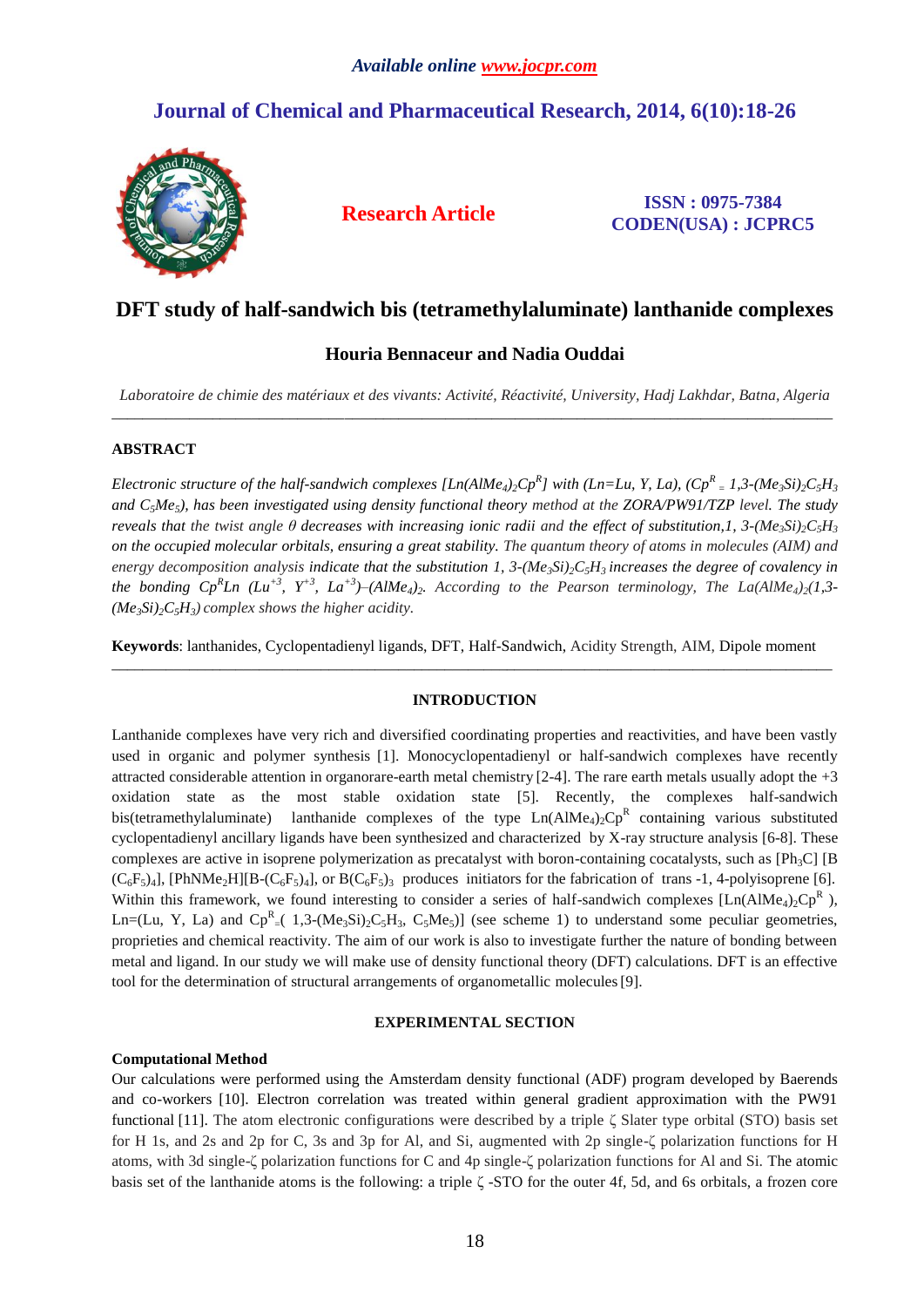approximation for the shells of lower energy. Relativistic corrections were taken into account with the use of the relativistic scalar zero-order-regular approximation method [12]. The bonding interactions have been analyzed by means of Morokuma-type energy decomposition analysis (decomposition of the bonding energy into the Pauli (exchange) repulsion, total steric interaction, and orbital interaction terms) [13], developed by Ziegler and Rauk for DFT methods and incorporated in ADF [14]. The basis set superposition error was assessed on complexes. The topological analyses were calculated with Dgrid [15], using tape 21 file exported from ADF.

*\_\_\_\_\_\_\_\_\_\_\_\_\_\_\_\_\_\_\_\_\_\_\_\_\_\_\_\_\_\_\_\_\_\_\_\_\_\_\_\_\_\_\_\_\_\_\_\_\_\_\_\_\_\_\_\_\_\_\_\_\_\_\_\_\_\_\_\_\_\_\_\_\_\_\_\_\_\_*



**Scheme 1**

#### **RESULTS AND DISCUSSION**

#### **Molecular geometry optimization**

The optimized geometrical parameters and the available experimental data are summarized in Table 1 for the molecular structures 2a, 2b, 2e, 5a, 5b and 5e. They are given relevant optimized bond distances and angles values for the Y, La, Lu complexes are closed shell systems, their fundamental state are singlet state computed at the ZORA/PW91 /TZP level. The geometries were fully optimized in Cs for 2a, 2b, 2e and no symmetry for 5a, 5b, 5e without constraints. First of all, it can be seen in Table 1, there is good overall agreement between optimized and Xray data. Nevertheless, the distances Ln-C<sub>1</sub>, Ln-C<sub>2</sub>, Ln-C<sub>5</sub> and Ln-C<sub>6</sub> (2.647 Å, 2.725 Å, 2.644 Å, 2.904 Å, 2.892 Å, 2.529 Å, 2.589 Å, 2.547 Å, 2.763 Å, 2.548 Å, 2.757 Å) are respectively somewhat higher of 0.084 Å, 0.101 Å, 0.072 Å, a maximum deviation 0.102 Å, 0.098 Å, 0.012 Å, 0.029 Å, 0.046 Å, 0.056 Å, 0.047 Å and 0.063 Å as obtained by X-ray diffraction. This overestimation may have resulted as a consequence of the selected theoretical method and molecular systems chosen in our present investigation. The distances calculated Ln-Cp and Ln-Cg(ring centroid), Ln-Al, Ln-C (Table1) increase with increase of the ionic radii of the lanthanide ions in the series [16], La  $> Y > Lu$ .

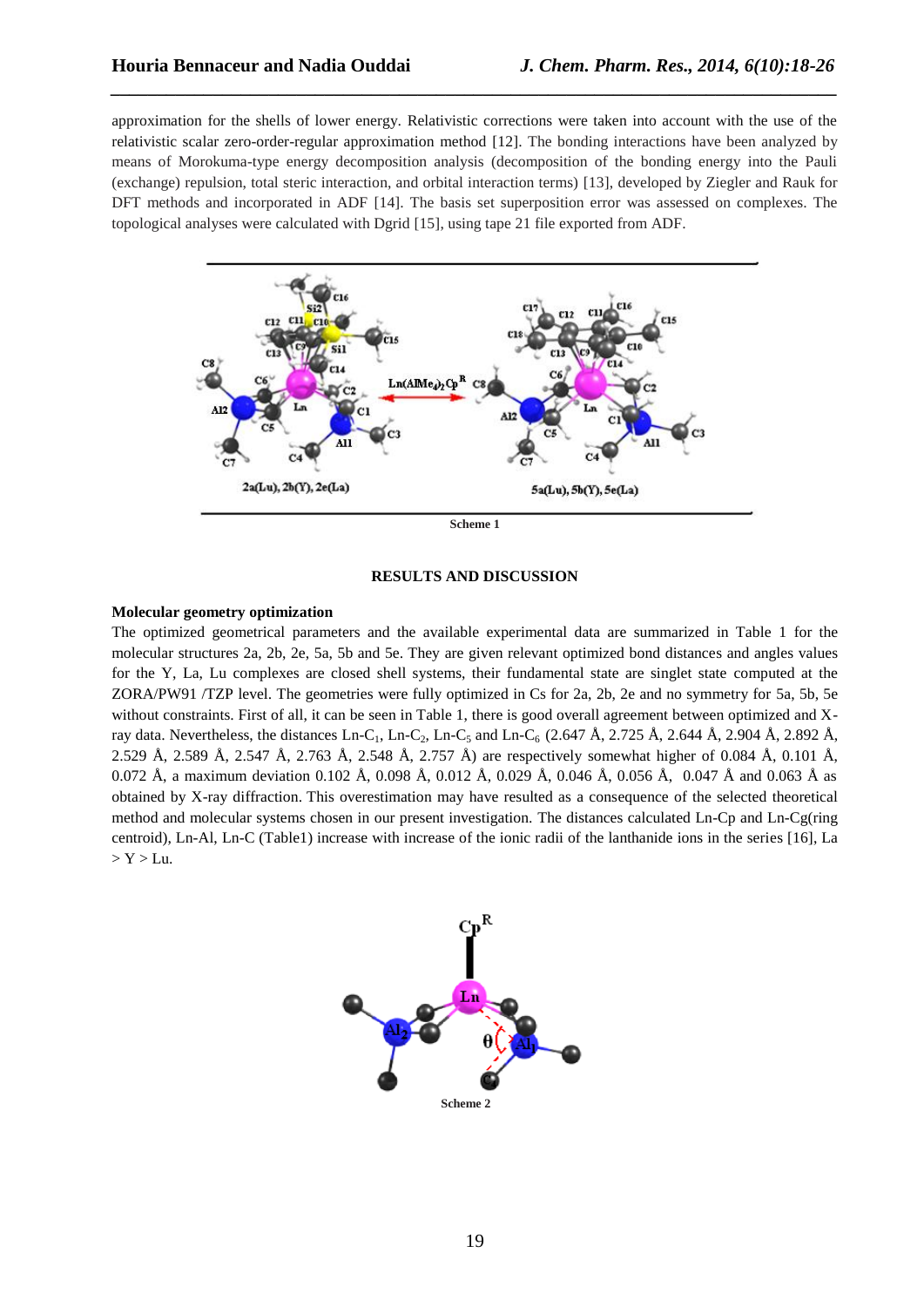

*\_\_\_\_\_\_\_\_\_\_\_\_\_\_\_\_\_\_\_\_\_\_\_\_\_\_\_\_\_\_\_\_\_\_\_\_\_\_\_\_\_\_\_\_\_\_\_\_\_\_\_\_\_\_\_\_\_\_\_\_\_\_\_\_\_\_\_\_\_\_\_\_\_\_\_\_\_\_*

**Fig. 1 Evolution of Twist angle θ for Ln(AlMe4)2Cp<sup>R</sup>**

The twist angle  $\theta$  for Ln(AlMe<sub>4</sub>)<sub>2</sub>Cp<sup>R</sup> ( Scheme 2, Table 2, Fig 1) varies from 75° to 88° and decreases with increasing ionic radii 2e < 2b < 2a and 5e < 5b < 5a. But the trend for twist angle θ in both complexes 2b, 5b are similar. For 2a, 5a and 2e, 5e there are clearly two different behaviors.

 **Table 1. Computed and experimental structural data in gras of Ln(AlMe4)2Cp<sup>R</sup> complexes**

|        |                           |                  |          | Bond length $(A^{\circ})$ |          |                   |          |                                        |                  |
|--------|---------------------------|------------------|----------|---------------------------|----------|-------------------|----------|----------------------------------------|------------------|
|        | $Ln-(Cp)$                 | $Ln-Cg$          | $Ln-C_1$ | $Ln-C2$                   | $Ln-C5$  | $Ln-C6$           | $LnC_4$  | $Ln-Al1$                               | $Ln-Al2$         |
| 2a(Lu) | 2.627-2.648               | 2.34             | 2.647    | 2.647                     | 2.529    | 2.529             | 3.461    | 2.941                                  | 3.047            |
|        | $2.580(2)-2.596(1)$       | 2.29             | 2.563(1) | 2.563(1)                  | 2.517(1) | 2.517(1)          | 3.492(2) | 2.913(5)                               | 3.029(5)         |
| 2b(Y)  | 2.681-2.697               | 2.39             | 2.725    | 2.725                     | 2.589    | 2.589             | 3.271    | 2.949                                  | 3.103            |
|        | $2.620(3)-2.641(2)$       | 2.34             | 2.624(2) | 2.624(2)                  | 2.560(2) | 2.560(2)          | 3.302(3) | 2.913(9)                               | 3.078(1)         |
| 2e(La) | 2.849-2.859               | 2.58             | 2.909    | 2.909                     | 2.732    | 2.732             | 3.214    | 3.069                                  | 3.276            |
| 5a(Lu) | 2.633-2.636               | 2.33             | 2.644    | 2.644                     | 2.547    | 2.548             | 3.503    | 2.943                                  | 3.094            |
|        | $2.566(3) - 2.603(3)$     | 2.28             | 2.572(3) | 2.597(3)                  | 2.501(3) | 2.501(3)          | 3.447    | 2.913(9)                               | 3.061(9)         |
| 5b(Y)  | 2.684-2.689               | 2.39             | 2.731    | 2.722                     | 2.610    | 2.608             | 3.260    | 2.939                                  | 3.152            |
| 5e(La) | 2.831-2.845               | 2.56             | 2.904    | 2.892                     | 2.763    | 2.757             | 3.247    | 3.075                                  | 3.319            |
|        | $2,753(2)-2,801(3)$       |                  | 2.802(4) | 2.794(3)                  | 2.707(3) | 2.694(3)          | 3.140(3) | 3.014(9)                               | 3.268(9)         |
|        |                           |                  |          | Bond angle length $(°)$   |          |                   |          |                                        |                  |
|        | $Al1$ -Ln-Al <sub>2</sub> | $C_1$ -Ln- $C_2$ |          | $C_5$ -Ln- $C_6$          |          | $C_1$ -Al1- $C_2$ |          | $C_5$ -Al <sub>2</sub> -C <sub>6</sub> | $Al1$ -Ln- $Al2$ |
| 2a(Lu) | 114                       | 77               |          | 85                        |          | 105               |          | 108                                    | 114              |
|        | 114(1)                    | 79(5)            |          | 84(5)                     |          | 105(7)            |          | 108(6)                                 | 114(1)           |
| 2b(Y)  | 117                       | 76               |          | 84                        |          | 107               |          | 19                                     | 117              |
|        | 117(3)                    | 78(1)            |          | 83(1)                     |          | 106(1)            |          | 109(1)                                 | 117(3)           |
| 2e(La) | 118                       | 70               |          | 79                        |          | 108               |          | 111                                    | 118              |
| 5a(Lu) | 113                       | 79               |          | 84                        |          | 108               |          | 108                                    | 113              |
|        | 112(2)                    | 80(1)            |          | 84(1)                     |          | 107(1)            |          | 108                                    | 112(2)           |
| 5b(Y)  | 115                       | 77               |          | 82                        |          | 109               |          | 110                                    | 115              |
| 5e(La) | 117                       | 72               |          | 78                        |          | 110               |          | 111                                    | 117              |
|        | 117                       | 73(1)            |          | 78(1)                     |          |                   |          |                                        | 117              |

**Table 2. Twist angle**  $\theta$  **(°) for Ln(AlMe<sub>4</sub>)<sub>2</sub>** $\mathbf{Cp}^R$ 

|         | $\mathbf{r}$<br>اللاس<br>4a. | 2b( | $\mathcal{L}e(La)$ | 5a(Lu) | ш  | LЭ<br>، ہ |
|---------|------------------------------|-----|--------------------|--------|----|-----------|
| ٬٥<br>н | 01                           | υv  | ب                  | ٥o     | οu | O         |

#### **Frontier Molecular Orbital Properties:**

The frontier molecular orbital compositions and energy levels of 2a, 2b, 2e, 5a, 5b and 5e are shown in Table 3, Fig.2 and Scheme 3, respectively. A large gap vary from 3.26 to 3.80 eV, separates the lowest unoccupied molecular orbital LUMO from the highest occupied molecular orbital HOMO, ensuring the good stability of 2a, 2b, 2e, 5a, 5b and 5e (see Fig. 2). As shown in Fig. 2, the stabilization of the HOMO level is more prominent in 2a than that of all compounds, and the order of stabilization of the HOMO energy levels is as follows: 2a (-5.69 eV) > 2b (-5.63eV) > 2e (-5.56 eV) > 5a (-5.34 eV) > 5b (-5.31 eV) > 5e (-5.14 eV), which is consistent with the nature of metal and the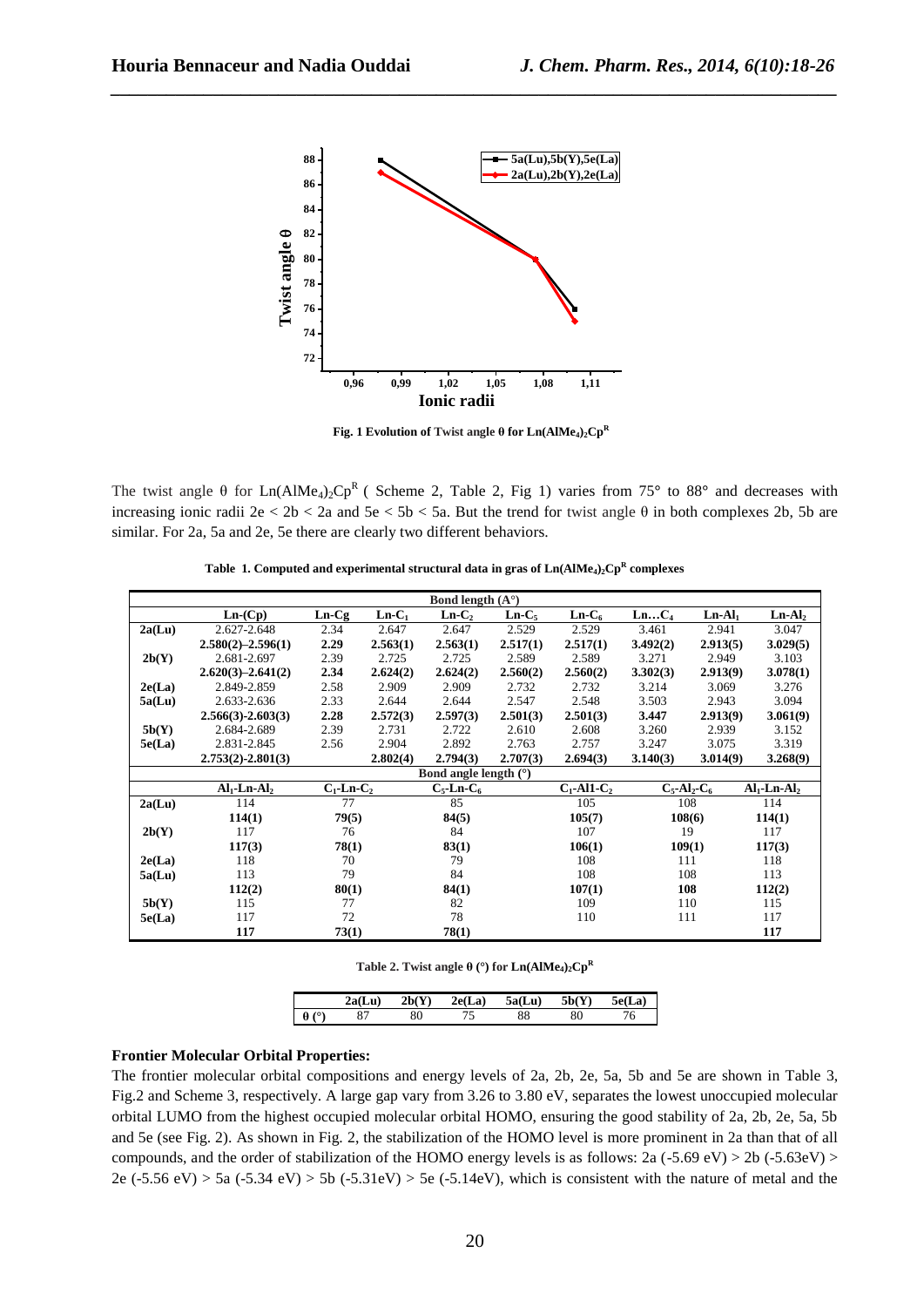ligand. The HOMO of 2a, 2b and 2e is essentially a σ bonding orbital, is mainly composed of Al Px (4.0%d*yz* + 18.0%P*x*) and methyl group (78.0%). As shown in Fig. 2, the silyl ligand do not play a significant role on the composition of HOMO for 2a, 2b and 2e, but with respect to 5a, 5b and 5e, It is obvious in Fig. 2 that in the HOMO the Ln d orbital (10%) is bonding with the Cp (90%) group. The effect of substituent 1,3-(Me<sub>3</sub>Si)<sub>2</sub>C<sub>5</sub>H<sub>3</sub> on the highest occupied molecular orbital's, particularly the difference in energy and composition of HOMO's compounds 2 and 5. Indeed, the substitution of carbon by silicon in compound 5 generates compounds 2. The binding nature and composition of the HOMO's compounds 5 explains the rearrangement of high occupied molecular orbital's in 2.

*\_\_\_\_\_\_\_\_\_\_\_\_\_\_\_\_\_\_\_\_\_\_\_\_\_\_\_\_\_\_\_\_\_\_\_\_\_\_\_\_\_\_\_\_\_\_\_\_\_\_\_\_\_\_\_\_\_\_\_\_\_\_\_\_\_\_\_\_\_\_\_\_\_\_\_\_\_\_*



 **Scheme 3**

 **Table 3. Energies (ε.eV) and percentage compositions of selected orbitals (MO) in the Homo-Lumo region of complexes Ln(AlMe4)2Cp<sup>R</sup>**

| OM        | Energy(eV) | Occu                                      | $Ln\%$           | $\overline{\text{Cp}^{\text{R}_{0}}\text{/s}(\text{Si}\text{/s})}$ | $L_1\% (Al\%)$         | $L_2\% (Al\%)$   |
|-----------|------------|-------------------------------------------|------------------|--------------------------------------------------------------------|------------------------|------------------|
| 2a(Lu)    |            |                                           |                  |                                                                    |                        |                  |
| Homo-2    | $-5.98$    | $\boldsymbol{2}$                          | $\boldsymbol{0}$ | 1(0)                                                               | 99(21)                 | $\overline{0}$   |
| Homo-1    | $-5.83$    | $\overline{c}$                            | 6                | 86(2)                                                              | 5(0)                   | 3(0)             |
| Homo      | $-5.69$    | $\overline{c}$                            | $\mathbf{0}$     | $\overline{0}$                                                     | $\theta$               | 100(22)          |
| Lumo      | $-1.88$    | $\overline{0}$                            | 66               | 34(0)                                                              | $\overline{0}$         | $\theta$         |
| 2b(Y)     |            |                                           |                  |                                                                    |                        |                  |
| Homo-2    | $-6.00$    | $\sqrt{2}$                                | 3                | 70(0)                                                              | 10(3)                  | 17(4)            |
| Homo-1    | $-5.83$    | $\overline{c}$                            | 6                | 86(2)                                                              | 5(0)                   | 3(0)             |
| Homo      | $-5.63$    | $\sqrt{2}$                                | $\mathbf{0}$     | $\overline{0}$                                                     | $\boldsymbol{0}$       | 100(22)          |
| Lumo      | $-2.15$    | $\theta$                                  | 80               | 20(0)                                                              | $\Omega$               | $\Omega$         |
| 2e(La)    |            |                                           |                  |                                                                    |                        |                  |
| Homo-2    | $-5.81$    | $\mathfrak{2}$                            | 5                | 7(0)                                                               | 23(2)                  | 65(7)            |
| Homo-1    | $-5.73$    | $\overline{c}$                            | $\overline{7}$   | 87(2)                                                              | 3(0)                   | 3(0)             |
| Homo      | $-5.56$    | $\overline{c}$                            | $\mathbf{0}$     | $\overline{0}$                                                     | $\overline{0}$         | 100(22)          |
| Lumo      | $-2.18$    | $\overline{0}$                            | 82               | 18(0)                                                              | $\theta$               | $\overline{0}$   |
|           |            |                                           |                  |                                                                    |                        |                  |
| <b>OM</b> | Energy(eV) | Occup                                     | $Ln\%$           | $\mathbf{Cp^{R}9}_{0}$                                             | $L_1\%(\mathrm{Al}\%)$ | $L_2\% (Al\%)$   |
| 5a(Lu)    |            |                                           |                  |                                                                    |                        |                  |
| Homo-2    | $-5.57$    | $\overline{c}$                            | $\mathbf{0}$     | $\overline{0}$                                                     | $\boldsymbol{0}$       | 100(22)          |
| Homo-1    | $-5.37$    | $\overline{c}$                            | 10               | 90                                                                 | $\theta$               | $\theta$         |
| Homo      | $-5.34$    | $\overline{c}$                            | 10               | 90                                                                 | $\mathbf{0}$           | $\overline{0}$   |
| Lumo      | $-1.61$    | $\theta$                                  | 66               | 26                                                                 | 4(0)                   | 4(0)             |
| 5b(Y)     |            |                                           |                  |                                                                    |                        |                  |
| Homo-2    | $-5.47$    | $\mathfrak{2}$                            | $\mathbf{0}$     | $\overline{0}$                                                     | $\mathbf{0}$           | 100(22)          |
| Homo-1    | $-5.36$    |                                           | 9                | 91                                                                 | $\mathbf{0}$           | $\boldsymbol{0}$ |
| Homo      | $-5.31$    | $\overline{\mathbf{c}}$<br>$\overline{c}$ | 11               | 89                                                                 | $\Omega$               | $\Omega$         |
| Lumo      | $-1.90$    | $\overline{0}$                            | 75               | 19                                                                 | 4(0)                   | 2(0)             |
| 5e(La)    |            |                                           |                  |                                                                    |                        |                  |
| Homo-2    | $-5.45$    | $\mathfrak{2}$                            | $\mathbf{0}$     | $\Omega$                                                           | $\overline{0}$         | 100(21)          |
| Homo-1    | $-5.22$    | $\sqrt{2}$                                | 11               | 89                                                                 | $\Omega$               | $\theta$         |
| Homo      | $-5.14$    | $\overline{c}$                            | 10               | 90                                                                 | $\overline{0}$         | $\theta$         |

The composition of the LUMO of 2a, 2b, 2e, 5a, 5b and 5e is a  $\pi$  and  $\pi^*$  orbital localized on the lanthanide atom and cyclopentadienyl ligand, with more than 60% composition metallic, showing that the tetramethylaluminate ligands do not cause a significant change in LUMO distribution. The orbital energy levels of HOMO and LUMO are influenced by changing the lanthanide and the substituent in cyclopentadienyl ligand. The LUMO energy level of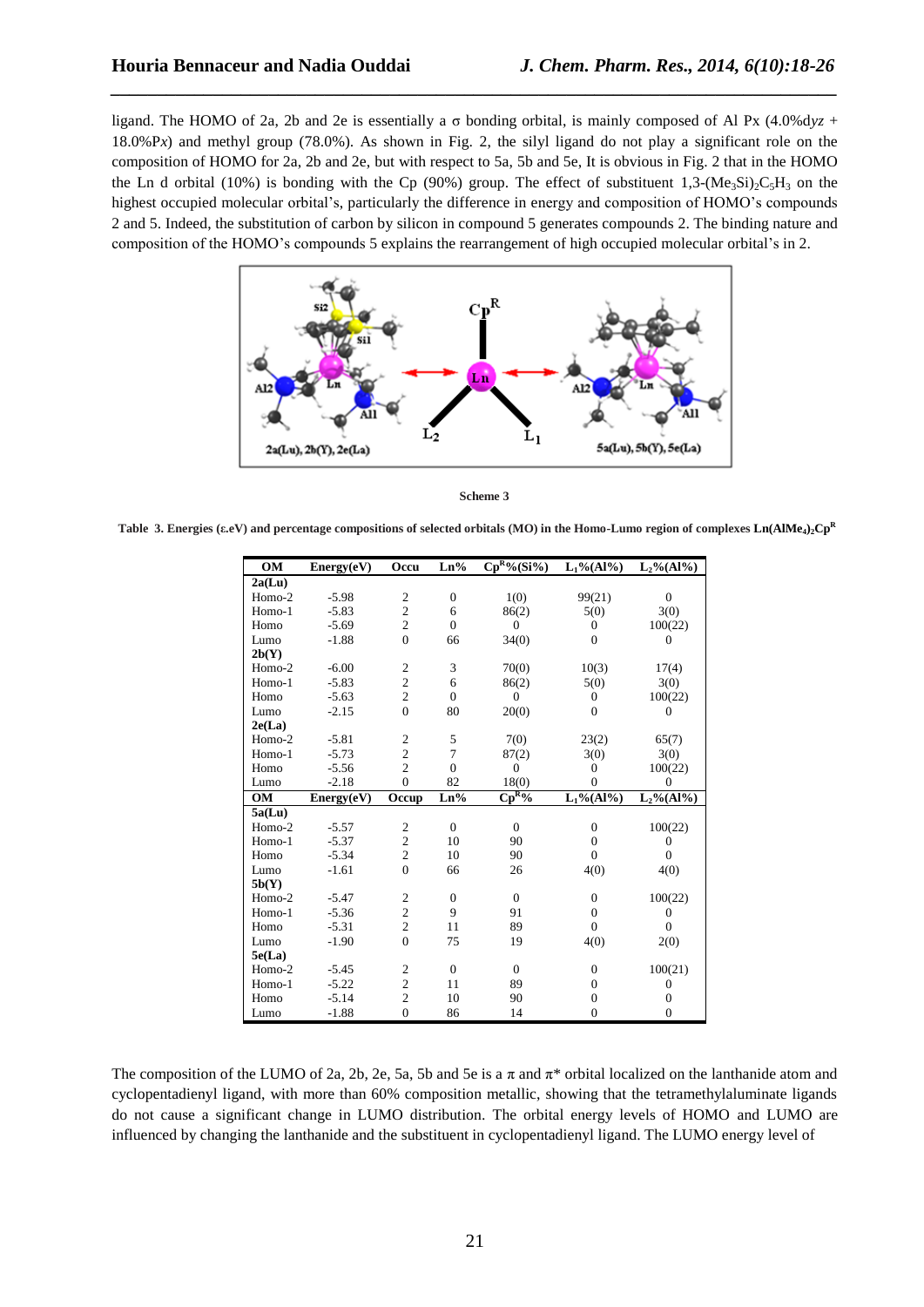*\_\_\_\_\_\_\_\_\_\_\_\_\_\_\_\_\_\_\_\_\_\_\_\_\_\_\_\_\_\_\_\_\_\_\_\_\_\_\_\_\_\_\_\_\_\_\_\_\_\_\_\_\_\_\_\_\_\_\_\_\_\_\_\_\_\_\_\_\_\_\_\_\_\_\_\_\_\_*



**Fig. 2 Comparative MO diagrams of the studied systems**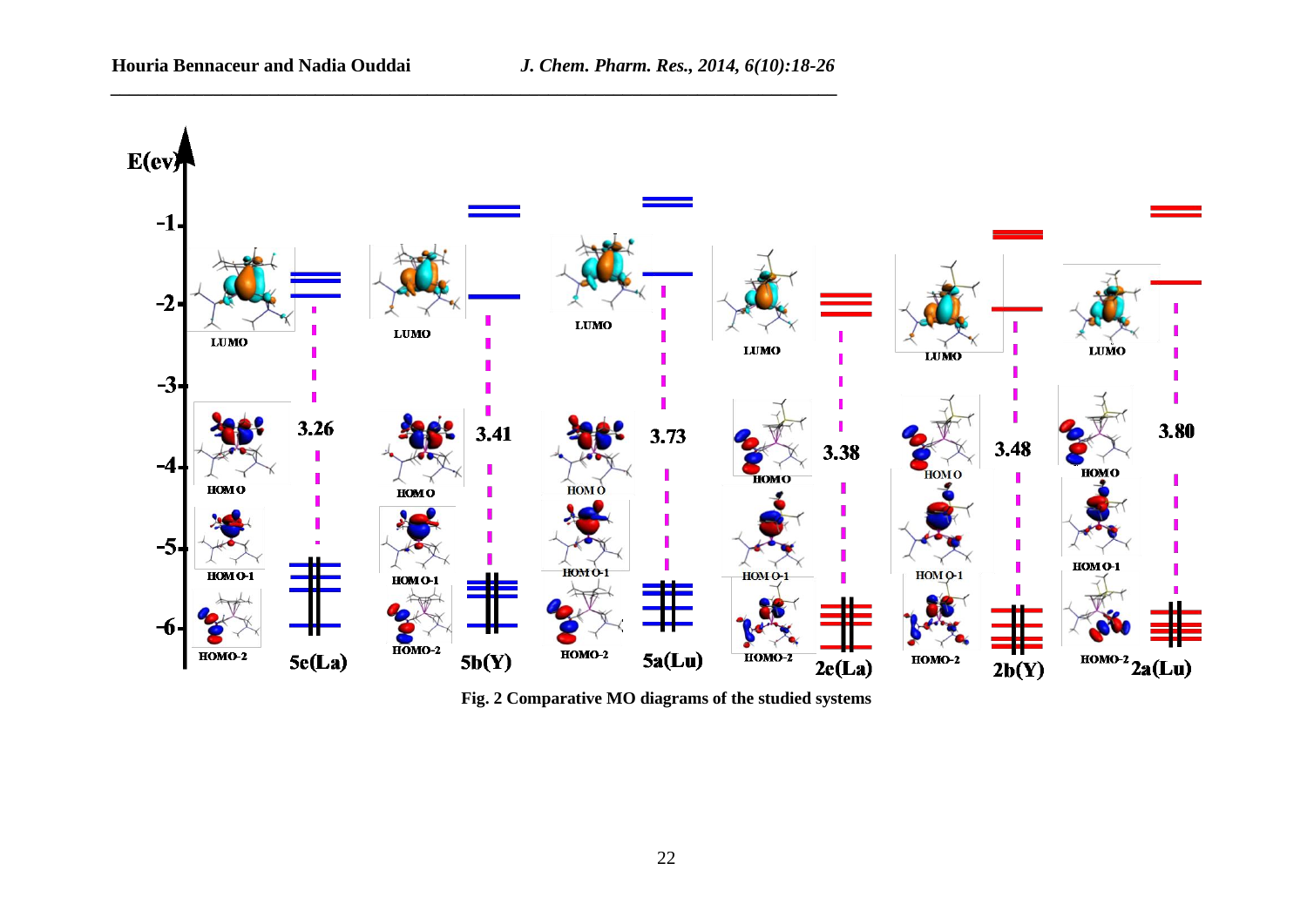5e, 5b and 2a are comparable with only 0.02 eV stabilization for 5b, which results in the broader HOMO-LUMO gap in 2a (3.80 eV) than in 5e (3.26 eV). This indicates that the effect of the energy of the π\* orbital is negligible**.**

*\_\_\_\_\_\_\_\_\_\_\_\_\_\_\_\_\_\_\_\_\_\_\_\_\_\_\_\_\_\_\_\_\_\_\_\_\_\_\_\_\_\_\_\_\_\_\_\_\_\_\_\_\_\_\_\_\_\_\_\_\_\_\_\_\_\_\_\_\_\_\_\_\_\_\_\_\_\_*

#### **Population Analysis and Dipole Moments**

Table 4 shows the atomic net charges for 2a, 2b, 2e, 5a, 5b and 5e complexes, obtained using the Hirshfeld analysis [17]. In all neutral complexes, the carbon atoms are negatively charged. Interestingly, only the net negative charge on the carbons of the cyclopentadienyl is high in the case of the 2a, 2b and 2e, this suggests that the electronic donation of SiMe<sub>3</sub> is limited to Cp. The different metal and carbon charges in the half-sandwich species establish polarized structures (Table 4), an observation that is confirmed by the computed dipole moments, which are also good descriptors of the ground-state total charge distribution. Larger dipole moments are calculated for the halfsandwich species, amounting to 3.60 and 4.50 D for 2a and 5b, respectively, due the particular orientation of the SiMe<sub>3</sub> group tethered to 2a, 2b, 2e for the former and the negative  $C_5Me_5$  at 5a, 5b, 5e for the latter.

|                 | 2a(Lu)   | 2b(Y)    | 2e(La)   | 5a(Lu)   | 5b(Y)    | 5e(La)   |
|-----------------|----------|----------|----------|----------|----------|----------|
| Ln              | 0.678    | 0.652    | 0.683    | 0.667    | 0.639    | 0.672    |
| Al <sub>1</sub> | 0.357    | 0.361    | 0.362    | 0.357    | 0.360    | 0.362    |
| Al <sub>2</sub> | 0.366    | 0.366    | 0.364    | 0.365    | 0.365    | 0.363    |
| C <sub>1</sub>  | $-0.241$ | $-0.241$ | $-0.240$ | $-0.238$ | $-0.238$ | $-0.239$ |
| $\mathbf{C}_2$  | $-0.241$ | $-0.241$ | $-0.240$ | $-0.238$ | $-0.238$ | $-0.239$ |
| $C_3$           | $-0.264$ | $-0.263$ | $-0.265$ | $-0.265$ | $-0.264$ | $-0.267$ |
| $C_4$           | $-0.256$ | $-0.250$ | $-0.243$ | $-0.258$ | $-0.250$ | $-0.244$ |
| $C_5$           | $-0.239$ | $-0.240$ | $-0.236$ | $-0.238$ | $-0.240$ | $-0.237$ |
| $C_6$           | $-0.239$ | $-0.240$ | $-0.236$ | $-0.238$ | $-0.240$ | $-0.237$ |
| $C_7$           | $-0.267$ | $-0.267$ | $-0.269$ | $-0.269$ | $-0.268$ | $-0.270$ |
| $C_{8}$         | $-0.270$ | $-0.270$ | $-0.269$ | $-0.268$ | $-0.268$ | $-0.269$ |
| $\mathbf{C}_9$  | $-0.124$ | $-0.121$ | $-0.127$ | $-0.036$ | $-0.033$ | $-0.037$ |
| $C_{10}$        | $-0.074$ | $-0.071$ | $-0.075$ | $-0.032$ | $-0.030$ | $-0.035$ |
| $C_{11}$        | $-0.124$ | $-0.121$ | $-0.127$ | $-0.035$ | $-0.032$ | $-0.038$ |
| $C_{12}$        | $-0.072$ | $-0.070$ | $-0.073$ | $-0.036$ | $-0.033$ | $-0.036$ |
| $C_{13}$        | $-0.072$ | $-0.070$ | $-0.073$ | $-0.036$ | $-0.032$ | $-0.035$ |
| $C_{14}$        | $-0.201$ | $-0.201$ | $-0.201$ | $-0.105$ | $-0.104$ | $-0.105$ |
| Cр              | $-0.319$ | 0.304    | $-0.329$ | $-0.176$ | $-0.162$ | $-0.183$ |
| Si              | 0.378    | 0.380    | 0.378    |          |          |          |
| $\mu$ (debve)   | 3.602    | 3.603    | 3.658    | 4.292    | 4.509    | 4.439    |
|                 |          |          |          |          |          |          |

## **Energy-decomposition analysis**

The  $Cp^RLn-(AIME_4)_2$  bond dissociation energy was computed for 2a, 2b, 2e, 5a, 5b and 5e, considering a heterolytic process, i.e., the bonding energy (BDE) between  $[Cp^RLn]$  (Ln = Lu, La and Y) and (AlMe<sub>4</sub>)<sub>2</sub> fragments. The advantage of this approach is to estimate the interaction energy BDE between the metal center and the tetramethylaluminate group, as the sum of the energy contributions of the stabilizing orbital interaction Eorb, and repulsion interactions Epauli:

#### BDE=Eelec+Eorb+Epauli

Eelec is the classical electrostatic interaction between the charge distributions of the interacting fragments in their unrelaxed geometry. Epauli roughly corresponds to the energy issued of the interaction between the occupied orbitals of the fragments. Eorb mainly accounts for the interaction between occupied and vacant orbitals. The latter can be decomposed into  $\sigma$  and  $\pi$  components, which were calculated using the procedure implemented in the ADF code [14,13].

| <b>Table 5. Various energy contributions</b> |
|----------------------------------------------|
|                                              |

|        | ${\bf E}_{\rm elec}$ | $E_{orb}+E_{pauli}$ | <b>BDE</b> |
|--------|----------------------|---------------------|------------|
| 2a(lu) | $-18.16$             | $-3.00$             | $-21.17$   |
| 2b(Y)  | $-17.01$             | $-3.34$             | $-20.35$   |
| 2e(La) | $-16.46$             | $-2.84$             | $-19.30$   |
| 5a(Lu) | $-18.05$             | $-2.76$             | $-20.72$   |
| 5b(Y)  | $-16.97$             | $-2.88$             | $-19.85$   |
| 5e(La) | $-16.49$             | $-2.30$             | $-18.79$   |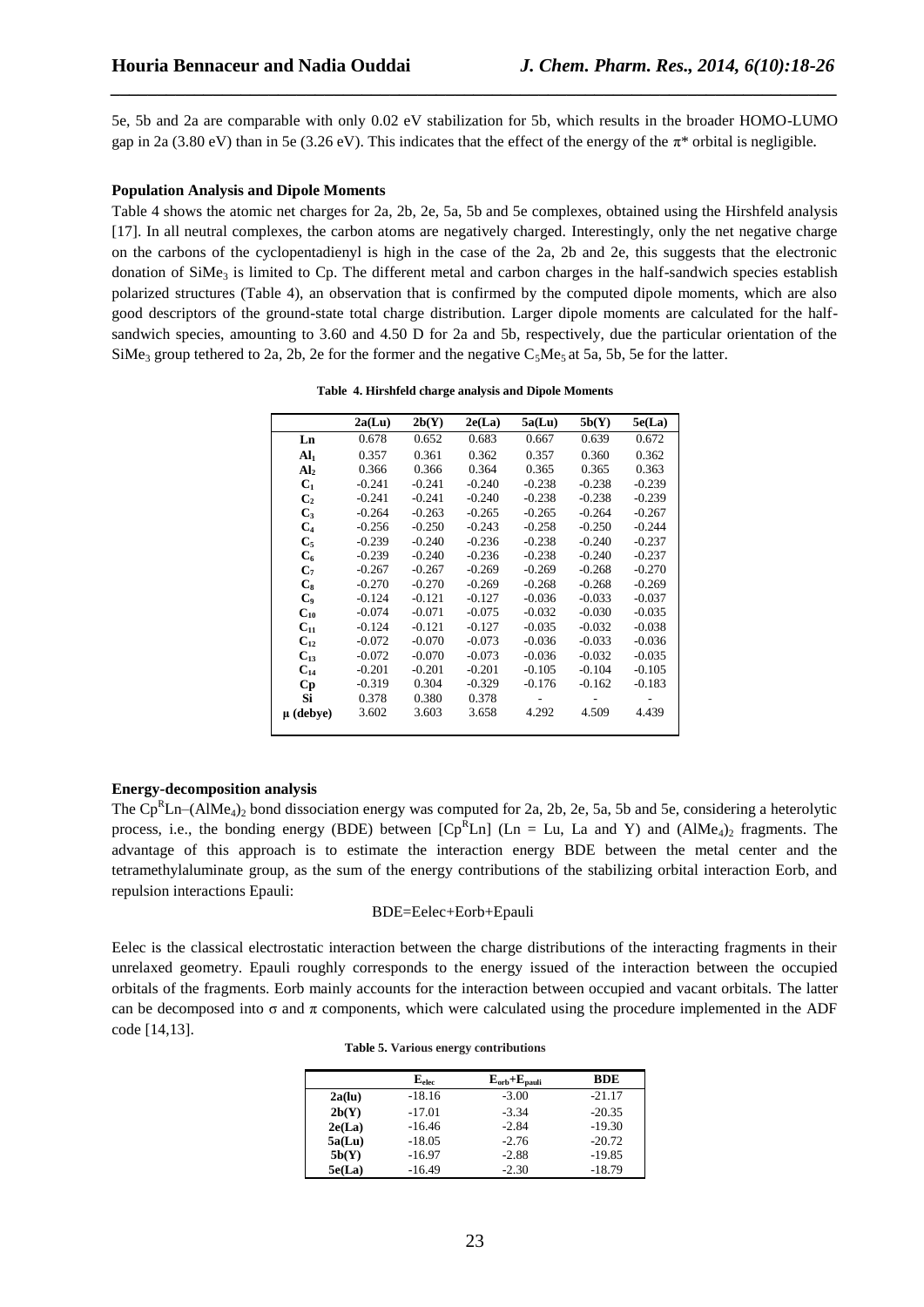Comparison of the BDE values (Table 5) computed for the six complexes indicates that the  $\text{Cp}^R\text{Ln}$ –(AlMe<sub>4</sub>)<sub>2</sub> bonding presents a weak ionic character and is slightly stronger in 2a than in other molecules. The substitution 1, 3-  $(Me<sub>3</sub>Si)<sub>2</sub>C<sub>5</sub>H<sub>3</sub>$  increases the covalency degree in the Cp<sup>R</sup>Ln–(AlMe<sub>4</sub>)<sub>2</sub> bonding (see Table 6).

*\_\_\_\_\_\_\_\_\_\_\_\_\_\_\_\_\_\_\_\_\_\_\_\_\_\_\_\_\_\_\_\_\_\_\_\_\_\_\_\_\_\_\_\_\_\_\_\_\_\_\_\_\_\_\_\_\_\_\_\_\_\_\_\_\_\_\_\_\_\_\_\_\_\_\_\_\_\_*

**Table 6. Percentage of electrostatic and orbital contributions to the Cp<sup>R</sup>Ln–(AlMe4)<sup>2</sup> bonding**

|       | 2a(Lu) | 2b(Y) | 2e(La) | 5a(Lu) | 5b(Y) | 5e(La) |
|-------|--------|-------|--------|--------|-------|--------|
| %Eorb | '4     | 16.   |        |        |       | - ⊥    |
| %Eele | 86     | 84    | 85     | 87     | 85    | 88     |

#### **The topological analysis of AIM**

The half-sandwich complexes  $Ln(AIME_4)_2 Cp^R$  contain two ligands,  $Cp^R$  and  $AlMe_4$ . The ligand  $Cp^R$  displayed  $\eta$ 5 coordination [18], to the metal center in these complexes. The coordinational flexibility of the [AlMe<sub>4</sub>] ligand, as evidenced by  $\eta^{1/2/3}$  coordination modes [8]. This coordination has been analyzed by AIM approach of Bader and coworkers [19, 20]. This method tells us that there is one bond critical point (BCP) between each pair of atoms that are bonded to one another and describes chemical bonding in terms of bond critical points (BCPs) and bond paths. The values of the electronic charge density,  $\rho(r)$ , Laplacian,  $\nabla^2 \rho(r)$ , and the energy density, H(r), at the Lanthanide-Carbon BCPs of the complexes under study (see Table 7, Fig. 3).



**Fig. 3 Molecule Graph of Ln(AlMe4)2, BCPs (red)**

In general,  $\rho(r)$  is greater than 0.20 a.u.,  $\nabla^2 \rho(r) < 0$  in covalent bonding and  $\rho(r)$  less than 0.10 a.u.,  $\nabla^2 \rho(r) > 0$  in a closed-shell interaction ( e.g., ionic, van der Waals, or hydrogen) [20]. The low value of the electronic density at the Lanthanide – ligand critical point ( $\rho(r) \approx 0.03$  a.u.) and the strong local depletion (Laplacian> 0) confirm an electrostatic interaction between the Lanthanide and the Carbon atoms of the ligands. The covalent partial character of the bond in all complexes indicated by the small negative values  $(-0.0007$  to  $-0.0051$  in Table 7) for the term  $H(r)$ at the BCP of the Ln-C bond path [9].

|        | <b>Critical Points</b> | $\rho(r)$ | $\nabla^2 \rho(r)$ | H(r)      |
|--------|------------------------|-----------|--------------------|-----------|
| 2a(Lu) | BCP1                   | 0.0356    | 0.0922             | $-0.0034$ |
|        | BCP <sub>2</sub>       | 0.0417    | 0.1130             | $-0.0051$ |
| 2b(Y)  | BCP1                   | 0.0300    | 0.0828             | $-0.0007$ |
|        | BCP <sub>2</sub>       | 0.0360    | 0.1031             | $-0.0019$ |
| 2e(La) | BCP1                   | 0.0281    | 0.0685             | $-0.0010$ |
|        | BCP <sub>2</sub>       | 0.0345    | 0.0932             | $-0.0020$ |
| 5a(Lu) | BCP1                   | 0.0359    | 0.0924             | $-0.0036$ |
|        | BCP <sub>2</sub>       | 0.0394    | 0.1112             | $-0.0043$ |
| 5b(Y)  | BCP1                   | 0.0299    | 0.0820             | $-0.0007$ |
|        | BCP <sub>2</sub>       | 0.0337    | 0.1011             | $-0.0012$ |
| 5e(La) | BCP1                   | 0.0280    | 0.0686             | $-0.0010$ |
|        | BCP <sub>2</sub>       | 0.0321    | 0.0890             | $-0.0015$ |

**Table 7. Topological properties at Ln-C BCP's of Ln(AlMe4)<sup>2</sup>**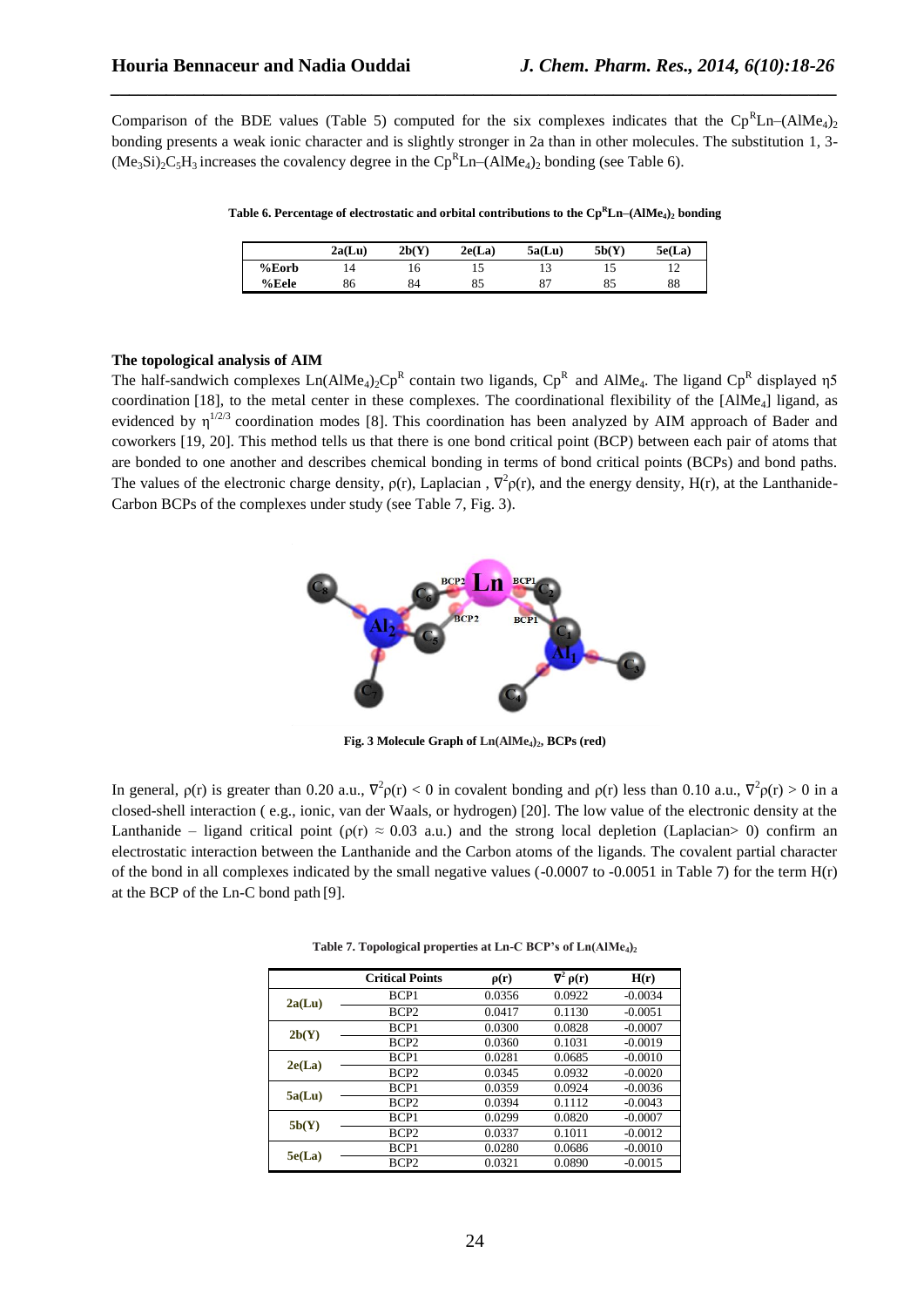#### **Acidity Strength**

Chemical hardness is associated with the stability and reactivity of a chemical system. On the basis of frontier molecular orbital's, chemical hardness corresponds to the gap between the HOMO and LUMO. Chemical hardness was calculated as [21].

*\_\_\_\_\_\_\_\_\_\_\_\_\_\_\_\_\_\_\_\_\_\_\_\_\_\_\_\_\_\_\_\_\_\_\_\_\_\_\_\_\_\_\_\_\_\_\_\_\_\_\_\_\_\_\_\_\_\_\_\_\_\_\_\_\_\_\_\_\_\_\_\_\_\_\_\_\_\_*

$$
\eta = E_L - E_H
$$

The low reactivity of a molecule is attributed to its wide energy gap HOMO-LUMO. Table 8 contains the computed chemical hardness values for the six compounds. The results indicate that 2a is the harder and less reactive than all complexes. Electronic chemical potential is defined as the negative of electronegativity of a molecule [22], and determined using equation.

$$
\mu = \left(E_H + E_L\right)/2
$$

Physically,  $\mu$  describes the escaping tendency of electrons from an equilibrium system. The values of  $\mu$  for the six complexes are presented in Table 8. The trend in electronic chemical potential is 5a  $(.3.47 \text{ eV}) > 5e (.3.51 \text{ eV}) >$ 5b (-3.60 eV) > 2a (-3.78 eV) > 2e (-3.87 eV) > 2b (-3.89 eV). The largest electronic chemical potential is attributed to the most reactive complex. In conclusion the substitution decreases the reactivity. The global electrophilicity index, is a measure of the molecule's ability to accept electrons [23], was approximated by

$$
\omega = (\mu^2/2\eta)
$$

Electrophilicity index quantifies the energy stabilization in energy after a system accepts additional electronic charge from another species. The electrophilicity values for 2b and 2e complexes are the greater, which exhibit that these systems are the strong Lewis acids.

**Table 8. Overall reactivity descriptors (ev)**

|        | u       | η    | $\omega$ | $E_{LIMO}$ | Еномо    |
|--------|---------|------|----------|------------|----------|
| 2a(Lu) | $-3.78$ | 3.80 | 1.88     | $-1.886$   | $-5.690$ |
| 2b(Y)  | $-3.89$ | 3.48 | 2.17     | $-2.152$   | $-5.631$ |
| 2e(La) | $-3.87$ | 3.37 | 2.22     | $-2.186$   | $-5.564$ |
| 5a(Lu) | $-3.47$ | 3.73 | 1.61     | $-1.611$   | $-5.342$ |
| 5b(Y)  | $-3.60$ | 3.41 | 1.90     | $-1.901$   | $-5.314$ |
| 5e(La) | $-3.51$ | 3.25 | 1.89     | $-1.889$   | $-5.148$ |

## **CONCLUSION**

Electronic structure of half-sandwich  $Ln(AIME_4)_2Cp^R$  complexes have been investigated. Geometrical analysis suggest that the twist angle  $\theta$  obtained for La (AlMe<sub>4</sub>)<sub>2</sub>(1, 3-(Me<sub>3</sub>Si)<sub>2</sub>C<sub>5</sub>H<sub>3</sub>) and La(AlMe<sub>4</sub>)<sub>2</sub>(C<sub>5</sub>Me<sub>5</sub>)  $\theta$  =75° and 76° respectively, can be correlated to the precatalytic reactivity. Based on this analysis, La(AlMe<sub>4</sub>)<sub>2</sub>(1, 3-(Me<sub>3</sub>Si)<sub>2</sub>C<sub>5</sub>H<sub>3</sub>),  $La(AlMe<sub>4</sub>)<sub>2</sub>(C<sub>5</sub>Me<sub>5</sub>)$  are the best precatalysts. AIM and energy decomposition analysises indicate a majority ionic bonding in all systems, the most significant is obtained with La  $(AIMe<sub>4</sub>)<sub>2</sub>(C<sub>5</sub>Me<sub>5</sub>)$  (Eorb(88%), Eele(12%)), and that the substitution  $1,3-(Me<sub>3</sub>Si)<sub>2</sub>C<sub>5</sub>H<sub>3</sub>$  increases the degree of covalency bonding. The quantique analysis identified  $Y(AIMe<sub>4</sub>)<sub>2</sub>(1,3-(Me<sub>3</sub>Si)<sub>2</sub>C<sub>5</sub>H<sub>3</sub>)$  and La(AlMe<sub>4</sub>)<sub>2</sub>(1,3-(Me<sub>3</sub>Si)<sub>2</sub>C<sub>5</sub>H<sub>3</sub>) as two good precatalysts classified by their high acidity.

#### **Acknowledgements**

The authors are very thankful to the « Université Lyon 1 and CNRS UMR 5180 Sciences Analytiques; Laboratoire de Chimie Physique Théorique, bâtiment Dirac, 43 boulevard du 11 Novembre 1918, 69622 Villeurbanne Cedex (France) » for offering the computing facilities and helpful discussion with the scientists.